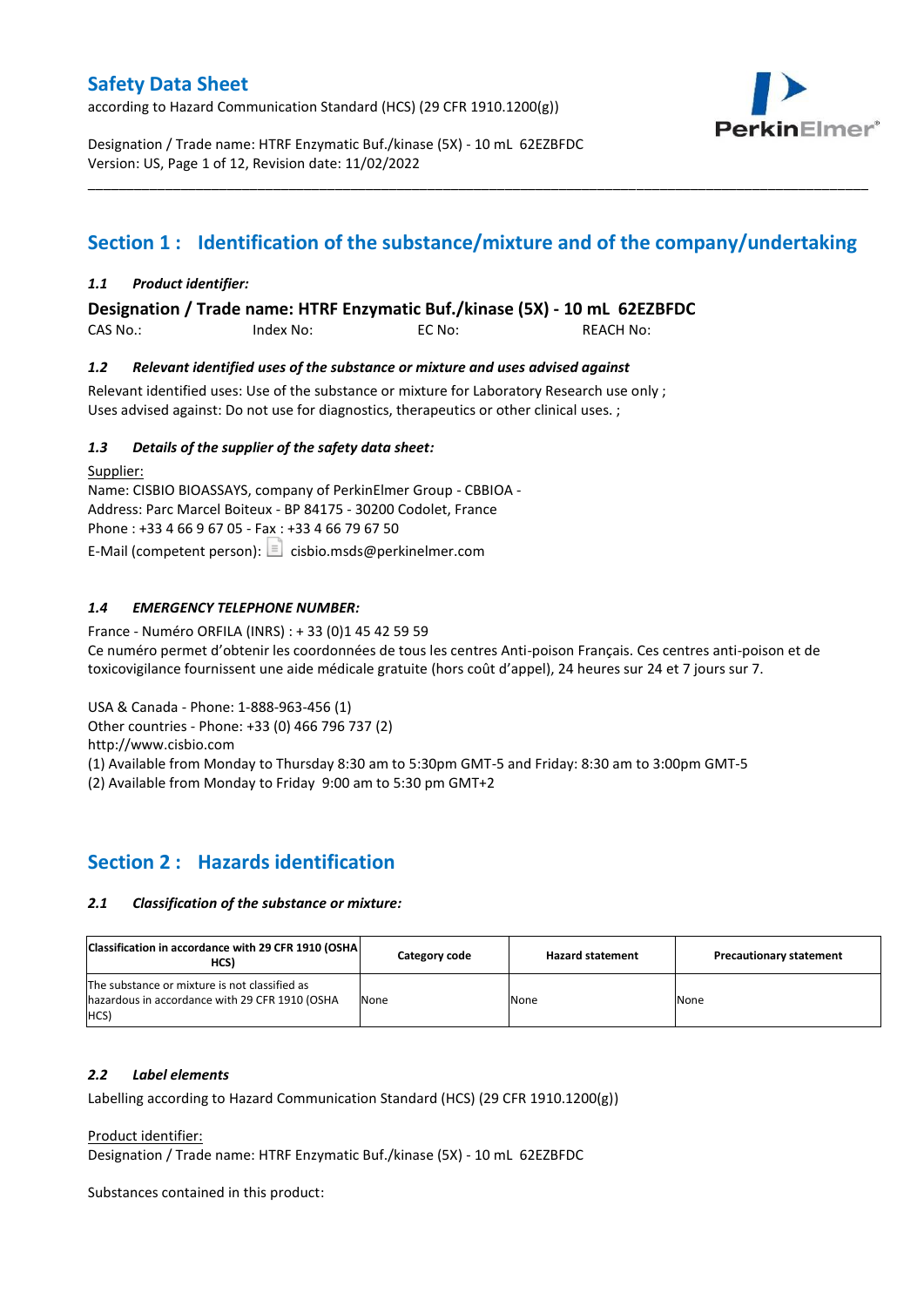according to Hazard Communication Standard (HCS) (29 CFR 1910.1200(g))

Designation / Trade name: HTRF Enzymatic Buf./kinase (5X) - 10 mL 62EZBFDC Version: US, Page 2 of 12, Revision date: 11/02/2022



Hazard pictograms

Signal word:

Hazard and precautionary statements:

#### *2.3 Other hazards*

The mixture does not contain substances classified as 'Substances of Very High Concern' (SVHC) >= 0.1% published by the European CHemicals Agency (ECHA) under article 57 of REACH. The mixture satisfies neither the PBT nor the vPvB criteria for mixtures in accordance with annexe XIII of the REACH regulations EC 1907/2006. ;

\_\_\_\_\_\_\_\_\_\_\_\_\_\_\_\_\_\_\_\_\_\_\_\_\_\_\_\_\_\_\_\_\_\_\_\_\_\_\_\_\_\_\_\_\_\_\_\_\_\_\_\_\_\_\_\_\_\_\_\_\_\_\_\_\_\_\_\_\_\_\_\_\_\_\_\_\_\_\_\_\_\_\_\_\_\_\_\_\_\_\_\_\_\_\_\_\_\_\_\_\_

Adverse human health effects: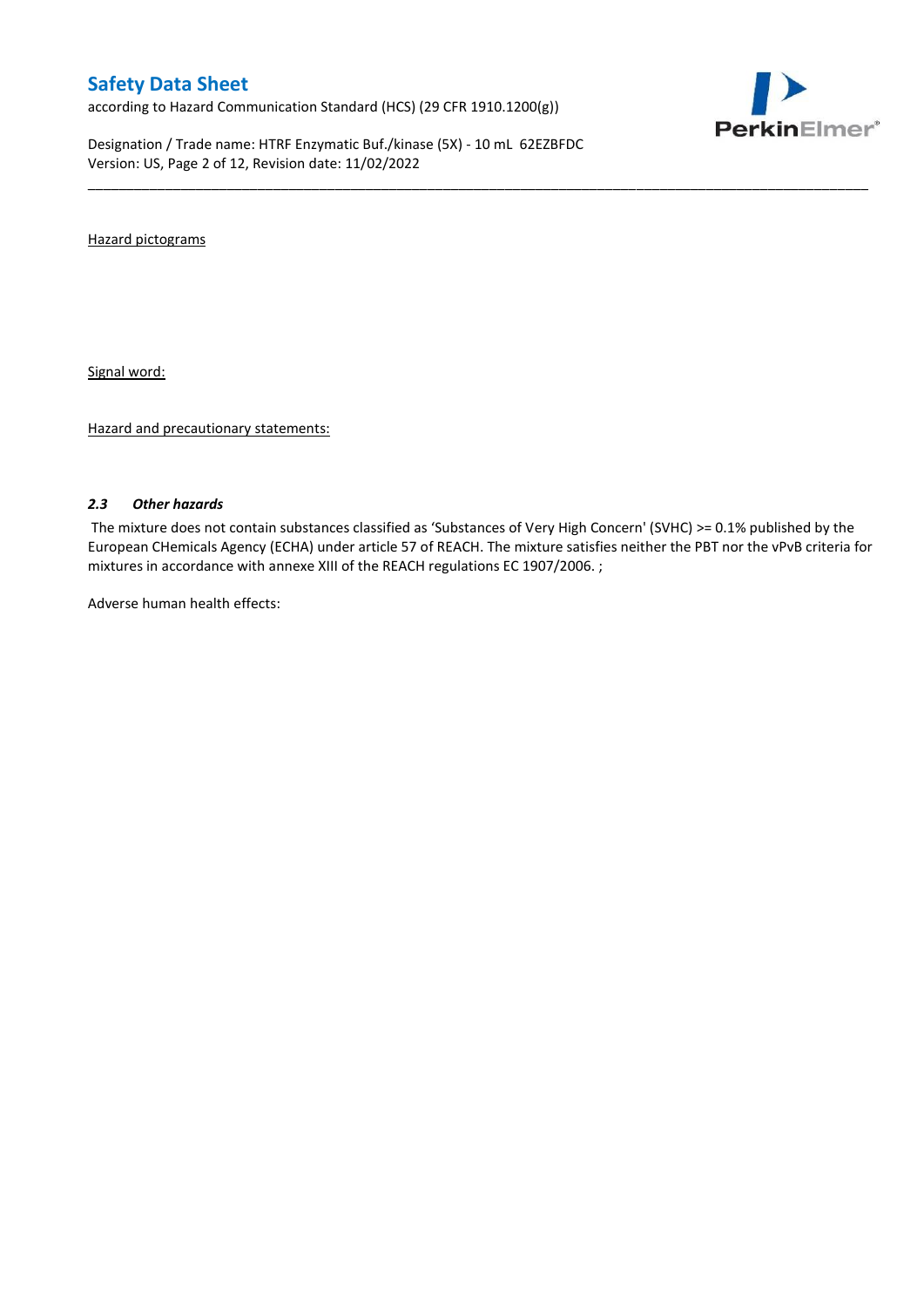according to Hazard Communication Standard (HCS) (29 CFR 1910.1200(g))



Designation / Trade name: HTRF Enzymatic Buf./kinase (5X) - 10 mL 62EZBFDC Version: US, Page 3 of 12, Revision date: 11/02/2022

# **Section 3 : Composition/information on ingredients**

## *3.2 Mixtures*

Hazardous ingredients:

| Substance name                                                    | CAS <sub>n</sub> ° | Index n°     | EC n <sup>o</sup> | <b>Classification in accordance with 29 CFR</b><br><b>1910 (OSHA HCS)</b>                                                                                                             | Concentration<br>$(\%)$ | <b>SCL</b> | M-factor |
|-------------------------------------------------------------------|--------------------|--------------|-------------------|---------------------------------------------------------------------------------------------------------------------------------------------------------------------------------------|-------------------------|------------|----------|
| $4-(2-$<br>hydroxyethyl)piperazin-<br>1-ylethanesulphonic<br>acid | 7365-45-9          |              | 230-907-9         |                                                                                                                                                                                       |                         |            |          |
| sodium azide                                                      | 26628-22-8         | 011-004-00-7 | 247-852-1         | Acute toxicity - Acute Tox. 2 - H300 - Oral<br>Hazardous to the aquatic environment -<br>Aquatic Acute 1 - H400<br>Hazardous to the aquatic environment -<br>Aquatic Chronic 1 - H410 |                         |            |          |
| trisodium<br>tetraoxovanadate                                     | 13721-39-6         |              | 237-287-9         | Acute toxicity - Acute Tox. 4 - H302 - Oral                                                                                                                                           |                         |            |          |

\_\_\_\_\_\_\_\_\_\_\_\_\_\_\_\_\_\_\_\_\_\_\_\_\_\_\_\_\_\_\_\_\_\_\_\_\_\_\_\_\_\_\_\_\_\_\_\_\_\_\_\_\_\_\_\_\_\_\_\_\_\_\_\_\_\_\_\_\_\_\_\_\_\_\_\_\_\_\_\_\_\_\_\_\_\_\_\_\_\_\_\_\_\_\_\_\_\_\_\_\_

#### Additional information:

Full text of H- and EUH-phrases: see SECTION 16.

## **Section 4 : First aid measures**

#### *4.1 Description of first aid measures*

**General information**: Do not leave affected person unattended. ; **Following inhalation**: In case of respiratory tract irritation, consult a physician. ; **Following skin contact**:After contact with skin, wash immediately with water ; **Following eye contact**: After contact with the eyes, rinse with water with the eyelids open for a sufficient length of time, then consult an ophthalmologist immediately. ; **Following ingestion**: Do NOT induce vomiting. ; **Self-protection of the first aider**:

#### *4.2 Most important symptoms and effects, both acute and delayed*

Symptoms: No known symptoms to date. ; Effects:

## *4.3 Indication of any immediate medical attention and special treatment needed*

Notes for the doctor:

# **Section 5 : Firefighting measures**

## *5.1 Extinguishing media:*

Suitable extinguishing media: This product is not flammable. Use extinguishing agent suitable for type of surrounding fire ;

#### *5.2 Special hazards arising from the substance or mixture*

Hazardous combustion products: /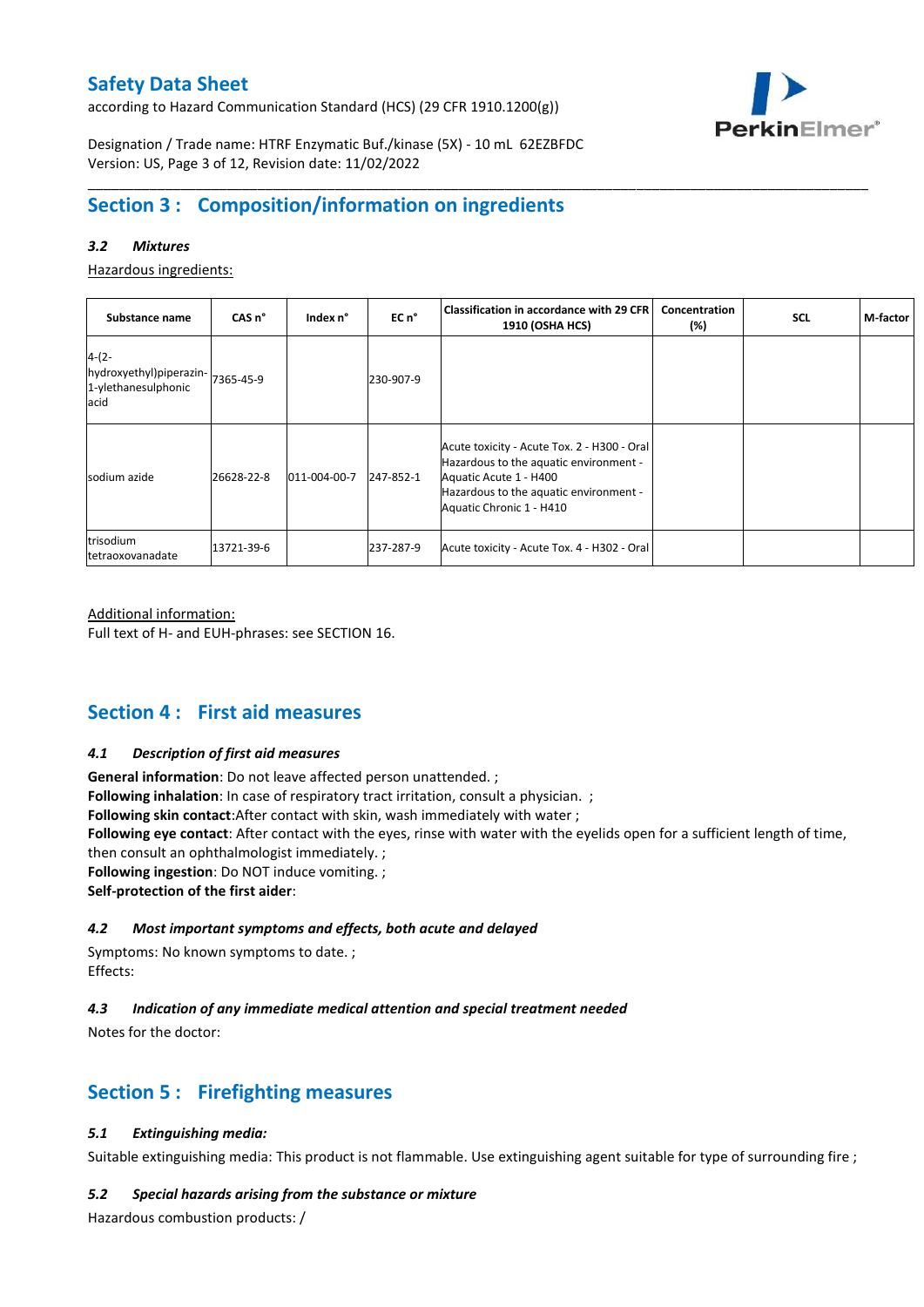according to Hazard Communication Standard (HCS) (29 CFR 1910.1200(g))



Designation / Trade name: HTRF Enzymatic Buf./kinase (5X) - 10 mL 62EZBFDC Version: US, Page 4 of 12, Revision date: 11/02/2022

\_\_\_\_\_\_\_\_\_\_\_\_\_\_\_\_\_\_\_\_\_\_\_\_\_\_\_\_\_\_\_\_\_\_\_\_\_\_\_\_\_\_\_\_\_\_\_\_\_\_\_\_\_\_\_\_\_\_\_\_\_\_\_\_\_\_\_\_\_\_\_\_\_\_\_\_\_\_\_\_\_\_\_\_\_\_\_\_\_\_\_\_\_\_\_\_\_\_\_\_\_

## *5.3 Advice for fire-fighters*

Wear Protective clothing. ; Additional information:

# **Section 6 : Accidental release measures**

## *6.1 Personal precautions, protective equipment and emergency procedures*

Emergency procedures: Provide adequate ventilation. ;

## *6.2 Environmental precautions*

Do not allow to enter into surface water or drains. ;

## *6.3 Methods and material for containment and cleaning up*

For cleaning up: Suitable material for taking up: Absorbing material, organic ; Other information:

## *6.4 Reference to other sections*

Additional information:

# **Section 7 : Handling and storage**

## *7.1 Precautions for safe handling*

Protective measures: Advice on safe handling: Avoid contact with skin, eyes and clothes. ; Fire preventions:

Do not eat, drink or smoke in areas where reagents are handled. ; Advice on general occupational hygiene : Handle in accordance with good industrial hygiene and safety practice ;

#### *7.2 Conditions for safe storage, including any incompatibilities*

Requirements for storage rooms and vessels: Keep container tightly closed. ; Hints on storage assembly: Materials to avoid: Further information on storage conditions:

## *7.3 Specific end uses:*

Recommendations on specific end uses: Observe technical data sheet. ;

# **Section 8 : Exposure controls/personal protection**

#### *8.1 Control parameters*

Preliminary remark: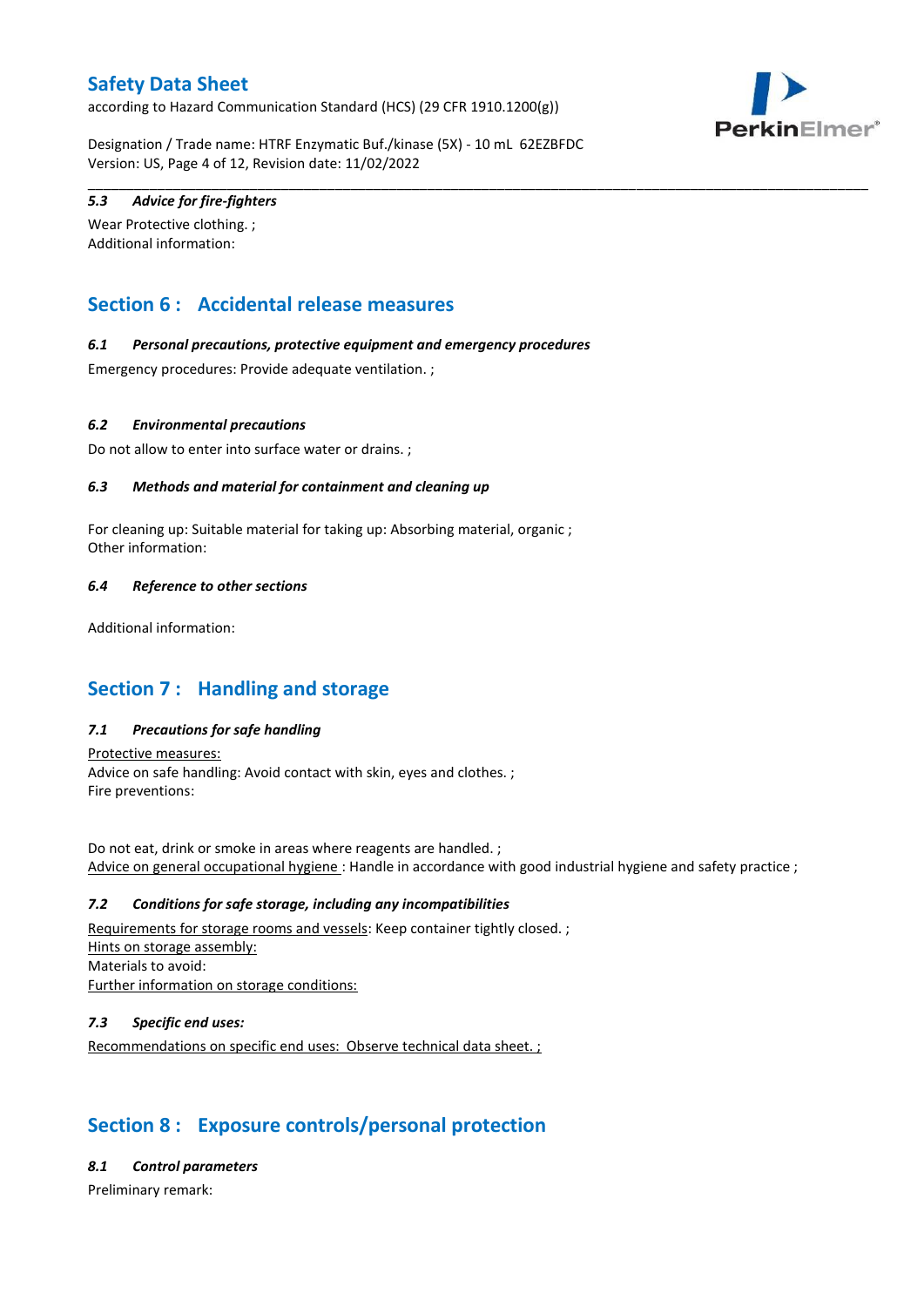according to Hazard Communication Standard (HCS) (29 CFR 1910.1200(g))



Designation / Trade name: HTRF Enzymatic Buf./kinase (5X) - 10 mL 62EZBFDC Version: US, Page 5 of 12, Revision date: 11/02/2022

## 8.1.1 Occupational exposure limits:

OSHA (USA)

| Source:                             | Occupational Safety and Health Administration (OSHA) Permissible Exposure Limits (PELS) from 29 CFR 1910.1000 |           |                                                                            |                                                                               |                                                                      |                                                                        |  |  |
|-------------------------------------|---------------------------------------------------------------------------------------------------------------|-----------|----------------------------------------------------------------------------|-------------------------------------------------------------------------------|----------------------------------------------------------------------|------------------------------------------------------------------------|--|--|
| Substance                           | EC No.                                                                                                        | CAS-No    | <b>OSHA Permissible</b><br><b>Exposure Limit (PEL)</b><br>8-hour TWA (ppm) | <b>OSHA Permissible</b><br><b>Exposure Limit (PEL) 8-</b><br>hour TWA (mg/m3) | <b>OSHA Permissible</b><br><b>Exposure Limit (PEL)</b><br>STEL (ppm) | <b>OSHA Permissible</b><br><b>Exposure Limit (PEL)</b><br>STEL (mg/m3) |  |  |
| $(7365-45-9) / 230-907$ $230-907-9$ |                                                                                                               | 7365-45-9 |                                                                            |                                                                               |                                                                      |                                                                        |  |  |

\_\_\_\_\_\_\_\_\_\_\_\_\_\_\_\_\_\_\_\_\_\_\_\_\_\_\_\_\_\_\_\_\_\_\_\_\_\_\_\_\_\_\_\_\_\_\_\_\_\_\_\_\_\_\_\_\_\_\_\_\_\_\_\_\_\_\_\_\_\_\_\_\_\_\_\_\_\_\_\_\_\_\_\_\_\_\_\_\_\_\_\_\_\_\_\_\_\_\_\_\_

| Source :                       | TRGS 903, November 2015, BAuA |               |             |           |
|--------------------------------|-------------------------------|---------------|-------------|-----------|
| Substance                      | EC No.                        | <b>CAS-No</b> | BGW (mg/m3) | BGW (ppm) |
| ./365-45-9 / 230-907-230-907-9 |                               | 7365-45-9     |             |           |

## 8.1.2 DNEL/PNEC-values:

• DNEL worker

| Source:                  |                     | <b>IGESTIS – substance database</b> |                                                 |                                                          |                                                             |                                                  |                                                       |                                                          |                                                             |
|--------------------------|---------------------|-------------------------------------|-------------------------------------------------|----------------------------------------------------------|-------------------------------------------------------------|--------------------------------------------------|-------------------------------------------------------|----------------------------------------------------------|-------------------------------------------------------------|
| Substance                | EC-No.              | <b>CAS-No</b>                       | Acute – dermal,<br>local effects<br>(mg/kg/day) | Long-term $-$<br>dermal, local<br>effects<br>(mg/kg/day) | Long-term $-$<br>dermal,<br>systemic effects<br>(mg/kg/day) | Acute –<br>linhalation. local<br>effects (mg/m3) | Acute -<br>inhalation.<br>systemic effects<br>(mg/m3) | Long-term $-$<br>linhalation. local<br>effects (mg/m3) ` | $Long-term -$<br>inhalation.<br>systemic effects<br>(mg/m3) |
| 7365-45-9 /<br>230-907-9 | 230-907-9 7365-45-9 |                                     |                                                 |                                                          |                                                             |                                                  | 23.5-23.5                                             |                                                          |                                                             |

#### DNEL consumer

| Source:                  |        | <b>IGESTIS – substance database</b> |                                                 |                                                          |                                                             |                                                        |                                                       |                                                        |                                                             |
|--------------------------|--------|-------------------------------------|-------------------------------------------------|----------------------------------------------------------|-------------------------------------------------------------|--------------------------------------------------------|-------------------------------------------------------|--------------------------------------------------------|-------------------------------------------------------------|
| Substance                | EC No. | CAS-No                              | Acute - dermal,<br>local effects<br>(mg/kg/day) | Long-term $-$<br>dermal, local<br>effects<br>(mg/kg/day) | $Long-term -$<br>dermal.<br>systemic effects<br>(mg/kg/day) | Acute –<br>linhalation. local<br>$effects$ (mg/m3) $ $ | Acute -<br>inhalation.<br>systemic effects<br>(mg/m3) | $Long-term -$<br>linhalation. local<br>effects (mg/m3) | Long-term $-$<br>inhalation.<br>systemic effects<br>(mg/m3) |
| 7365-45-9 /<br>230-907-9 |        | 230-907-9 7365-45-9                 |                                                 |                                                          |                                                             |                                                        |                                                       |                                                        |                                                             |

## • PNEC

| Source:                                 | <b>INERIS</b> |               |            |                                                                                                                                                                                                                                                                                                                                                                                                                                                                                               |  |  |              |  |                      |  |                      |  |  |              |  |  |  |
|-----------------------------------------|---------------|---------------|------------|-----------------------------------------------------------------------------------------------------------------------------------------------------------------------------------------------------------------------------------------------------------------------------------------------------------------------------------------------------------------------------------------------------------------------------------------------------------------------------------------------|--|--|--------------|--|----------------------|--|----------------------|--|--|--------------|--|--|--|
|                                         |               |               |            | PNEC AQUATIC                                                                                                                                                                                                                                                                                                                                                                                                                                                                                  |  |  |              |  |                      |  | <b>PNEC Sediment</b> |  |  |              |  |  |  |
| <b>Substance</b>                        | EC-No.        | <b>CAS No</b> | freshwater |                                                                                                                                                                                                                                                                                                                                                                                                                                                                                               |  |  | marine water |  | intermittent release |  | freshwater           |  |  | marine water |  |  |  |
|                                         |               |               |            | $\lceil (mg/L) \rceil \cdot (mg/kg) \cdot (ppm) \cdot (mg/L) \cdot (mg/kg) \cdot (ppm) \cdot (mg/L) \cdot (mg/kg) \cdot (ppm) \cdot (mg/L) \cdot (mg/L) \cdot (mg/L) \cdot (mg/L) \cdot (mg/L) \cdot (mg/L) \cdot (mg/L) \cdot (mg/L) \cdot (mg/L) \cdot (mg/L) \cdot (mg/L) \cdot (mg/L) \cdot (mg/L) \cdot (mg/L) \cdot (mg/L) \cdot (mg/L) \cdot (gm/L) \cdot (gm/L) \cdot (gm/L) \cdot (mg/L) \cdot (mg/L) \cdot (gm/L) \cdot (gm/L) \cdot (gm/L) \cdot (gm/L) \cdot (gm/L) \cdot (gm/L)$ |  |  |              |  |                      |  |                      |  |  |              |  |  |  |
| 7365-45-9<br>/ 230-907- 230-907-9<br>19 |               | 7365-45-9     |            |                                                                                                                                                                                                                                                                                                                                                                                                                                                                                               |  |  |              |  |                      |  |                      |  |  |              |  |  |  |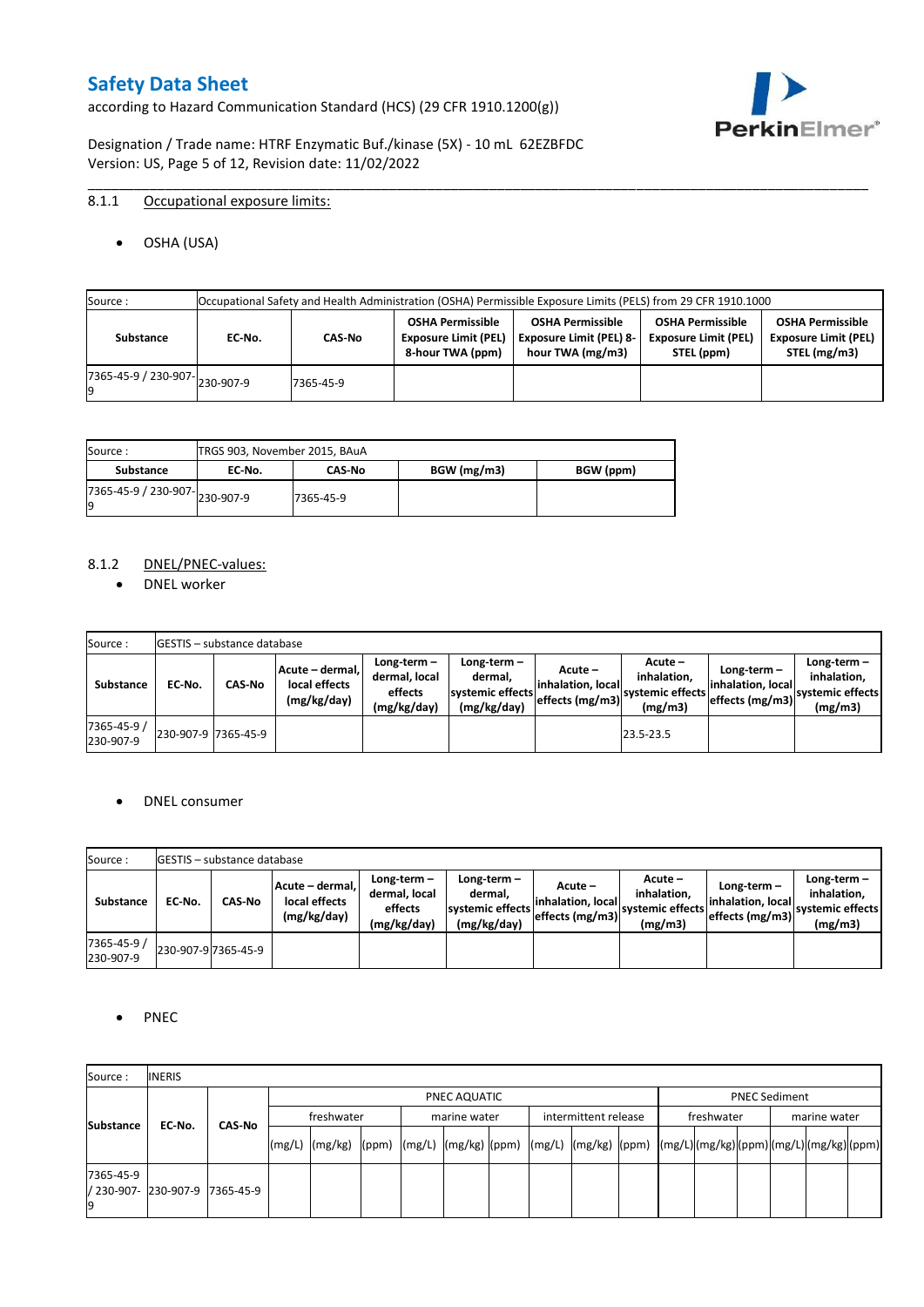according to Hazard Communication Standard (HCS) (29 CFR 1910.1200(g))



Designation / Trade name: HTRF Enzymatic Buf./kinase (5X) - 10 mL 62EZBFDC Version: US, Page 6 of 12, Revision date: 11/02/2022

| Source:                 | <b>INERIS</b> |               |                  |         |                  |                                |         |       |          |         |       |                             |         |       |
|-------------------------|---------------|---------------|------------------|---------|------------------|--------------------------------|---------|-------|----------|---------|-------|-----------------------------|---------|-------|
|                         | EC-No.        | <b>CAS-No</b> |                  | Others  |                  |                                |         |       |          |         |       |                             |         |       |
| <b>Substance</b>        |               |               | <b>PNEC soil</b> |         |                  | PNEC sewage treatment<br>plant |         |       | PNEC air |         |       | PNEC secondary<br>poisoning |         |       |
|                         |               |               | (mg/L)           | (mg/kg) | $(ppm)$ $(mg/L)$ |                                | (mg/kg) | (ppm) | (mg/L)   | (mg/kg) | (ppm) | (mg/L)                      | (mg/kg) | (ppm) |
| 7365-45-9/<br>230-907-9 | 230-907-9     | 7365-45-9     |                  |         |                  |                                |         |       |          |         |       |                             |         |       |

\_\_\_\_\_\_\_\_\_\_\_\_\_\_\_\_\_\_\_\_\_\_\_\_\_\_\_\_\_\_\_\_\_\_\_\_\_\_\_\_\_\_\_\_\_\_\_\_\_\_\_\_\_\_\_\_\_\_\_\_\_\_\_\_\_\_\_\_\_\_\_\_\_\_\_\_\_\_\_\_\_\_\_\_\_\_\_\_\_\_\_\_\_\_\_\_\_\_\_\_\_

## *8.2 Exposure controls*

8.2.1 Appropriate engineering controls:

Technical measures and appropriate working operations should be given priority over the use of personal protective equipment. See section 7

8.2.2 Personal protective equipment:

Eye / Face protection: Safety glasses with side-shields ;

Skin protection:Gloves ;

Respiratory protection:Ensure adequate ventilation ;

Thermal hazards:

8.2.3 Environmental exposure controls:

Consumer exposure control

Measures related to consumer uses of the substance (as such or in mixtures):

Measures related to the service life of the substance in articles:

# **Section 9 : Physical and chemical properties**

#### *9.1 Information on basic physical and chemical properties*

**Annearance** 

| n                     |                  |
|-----------------------|------------------|
| Physical state        | Liquid           |
| Colour                | <b>Colorless</b> |
| Odour                 |                  |
| Odour threshold (ppm) |                  |

|                                          |                                       | Value | Concentration<br>(mol/L) | Method | Temperature (°C) | Pressure (kPa) | Remark |
|------------------------------------------|---------------------------------------|-------|--------------------------|--------|------------------|----------------|--------|
| pH                                       |                                       |       |                          |        |                  |                |        |
| Melting point (°C)                       |                                       |       |                          |        |                  |                |        |
| Freezing point (°C)                      |                                       |       |                          |        |                  |                |        |
| Initial boiling point/boiling range (°C) |                                       |       |                          |        |                  |                |        |
| Flash point (°C)                         |                                       |       |                          |        |                  |                |        |
| Evaporation rate (kg/m <sup>2</sup> /h)  |                                       |       |                          |        |                  |                |        |
| Flammability (type:) (%)                 |                                       |       |                          |        |                  |                |        |
| Upper/lower<br>flammability or explosive | Upper explosive limit<br>(%)          |       |                          |        |                  |                |        |
| limits                                   | Lower explosive limit (%)             |       |                          |        |                  |                |        |
| Vapour pressure (kPa)                    |                                       |       |                          |        |                  |                |        |
| Vapour density (g/cm <sup>3</sup> )      |                                       |       |                          |        |                  |                |        |
|                                          | Density (g/cm <sup>3</sup> )          |       |                          |        |                  |                |        |
| Densities                                | Relative density (g/cm <sup>3</sup> ) |       |                          |        |                  |                |        |
|                                          | Bulk density (g/cm <sup>3</sup> )     |       |                          |        |                  |                |        |
|                                          | Critical density (g/cm <sup>3</sup> ) |       |                          |        |                  |                |        |
| Solubility (Type: ) (g/L)                |                                       |       |                          |        |                  |                |        |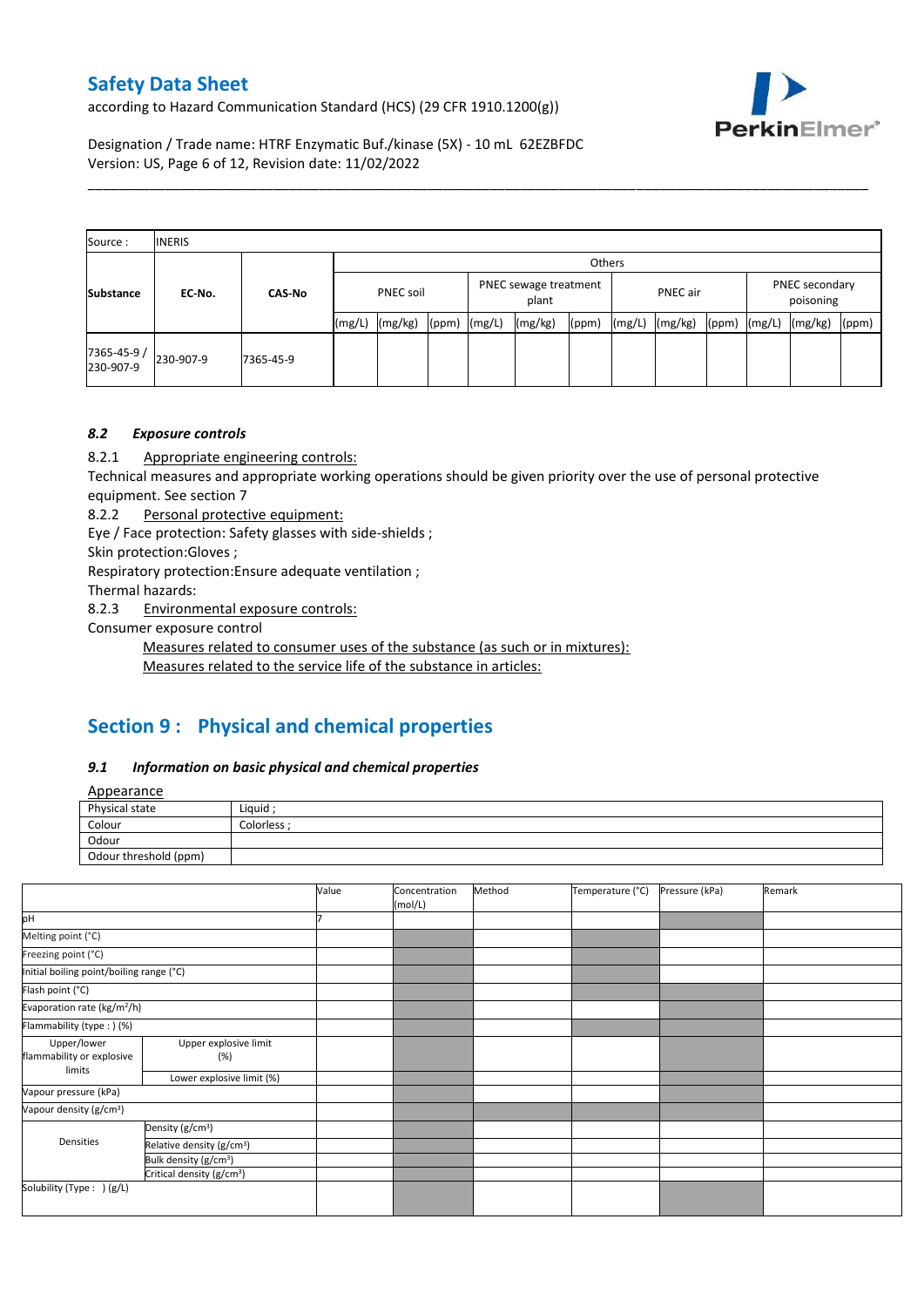according to Hazard Communication Standard (HCS) (29 CFR 1910.1200(g))



## Designation / Trade name: HTRF Enzymatic Buf./kinase (5X) - 10 mL 62EZBFDC Version: US, Page 7 of 12, Revision date: 11/02/2022

| Partition coefficient (log Pow)<br>n-octanol/water at pH :  |                                 |  |  |  |
|-------------------------------------------------------------|---------------------------------|--|--|--|
| Auto-ignition temperature (°C)                              |                                 |  |  |  |
| Decomposition temperature (°C)<br>Decomposition energy : kJ |                                 |  |  |  |
| Viscosity                                                   | Viscosity, dynamic (poiseuille) |  |  |  |
| Viscosity, cinematic (cm <sup>3</sup> /s)                   |                                 |  |  |  |
| Explosive properties                                        |                                 |  |  |  |
|                                                             | Oxidising properties            |  |  |  |

## *9.2 Other information:*

No other relevant data available

# **Section 10 : Stability and reactivity**

#### *10.1 Reactivity*

This material is considered to be non-reactive under normal use conditions. ;

#### *10.2 Chemical stability*

- *10.3 Possibility of hazardous reactions*
- *10.4 Conditions to avoid:*
- *10.5 Incompatible materials:*

#### *10.6 Hazardous decomposition products:*

Does not decompose when used for intended uses. ;

## **Section 11 : Toxicological information**

Toxicokinetics, metabolism and distribution

#### *11.1 Information on toxicological effects*

#### Substances

**Acute toxicity**

Animal data: Acute oral toxicity:

Acute dermal toxicity:

Acute inhalative toxicity: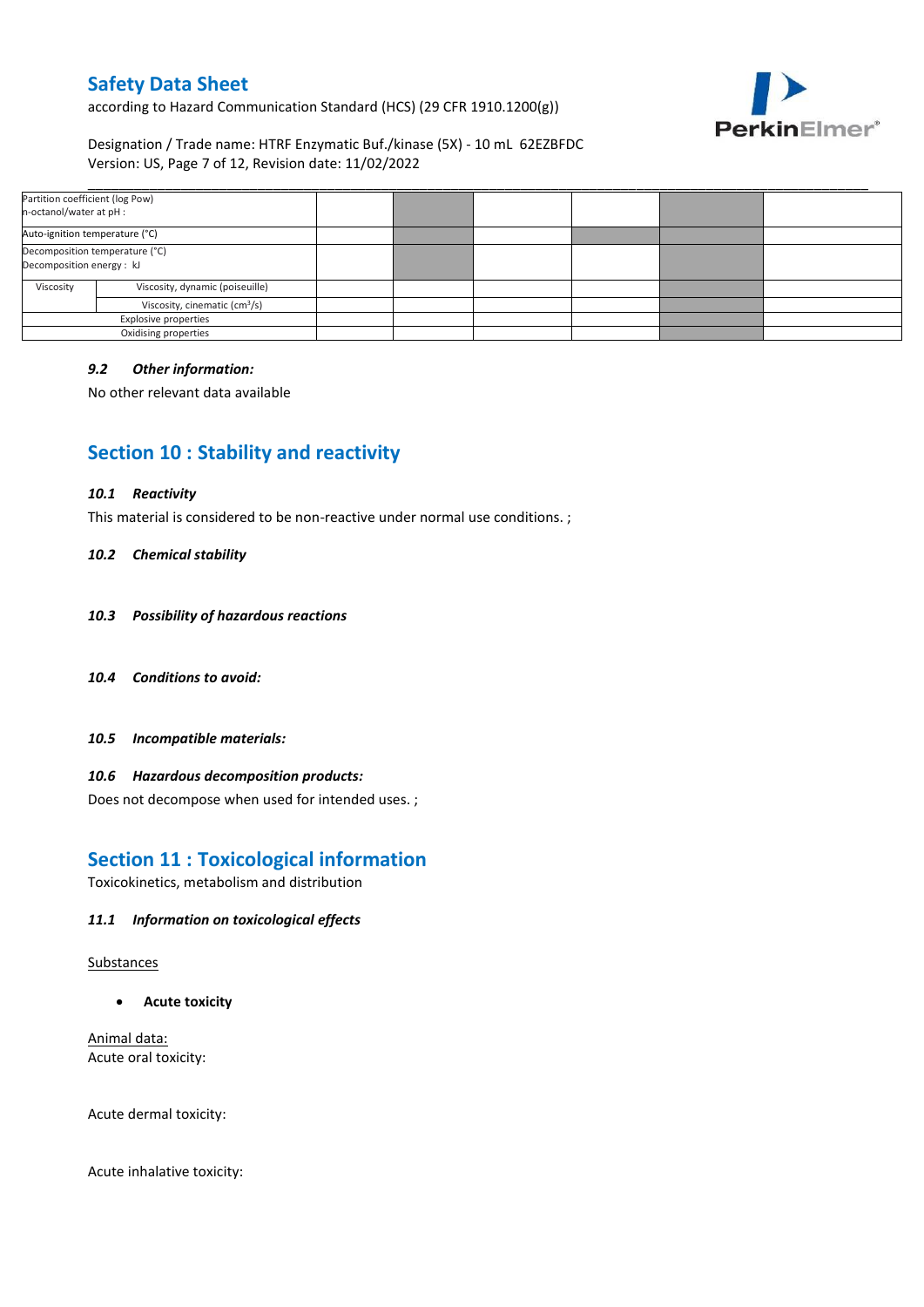according to Hazard Communication Standard (HCS) (29 CFR 1910.1200(g))



Designation / Trade name: HTRF Enzymatic Buf./kinase (5X) - 10 mL 62EZBFDC Version: US, Page 8 of 12, Revision date: 11/02/2022

\_\_\_\_\_\_\_\_\_\_\_\_\_\_\_\_\_\_\_\_\_\_\_\_\_\_\_\_\_\_\_\_\_\_\_\_\_\_\_\_\_\_\_\_\_\_\_\_\_\_\_\_\_\_\_\_\_\_\_\_\_\_\_\_\_\_\_\_\_\_\_\_\_\_\_\_\_\_\_\_\_\_\_\_\_\_\_\_\_\_\_\_\_\_\_\_\_\_\_\_\_

Practical experience / human evidence: Assessment / Classification: General Remark:

## **•** Skin corrosion/irritation

#### Animal data:

In-vitro skin test method: In-vitro skin test result:

Assessment / Classification:

#### **Eye damage/irritation**

#### Animal data:

In vitro eye test method: In vitro eye test result: Assessment / Classification:

#### C**MR effects (carcinogenity, mutagenicity and toxicity for reproduction)**

o Germ cell mutagenicity:

Animal data:

Assessment / Classification:

o Carcinogenicity

Practical experience / human evidence: Animal data:

Other information: Assessment / Classification:

o Reproductive toxicity

Practical experience / human evidence: Animal data:

Other information: Assessment / Classification:

Overall assessment on CMR properties:

- **Specific target organ toxicity (single exposure)**
	- o STOT SE 1 and 2

Animal data:

Other information: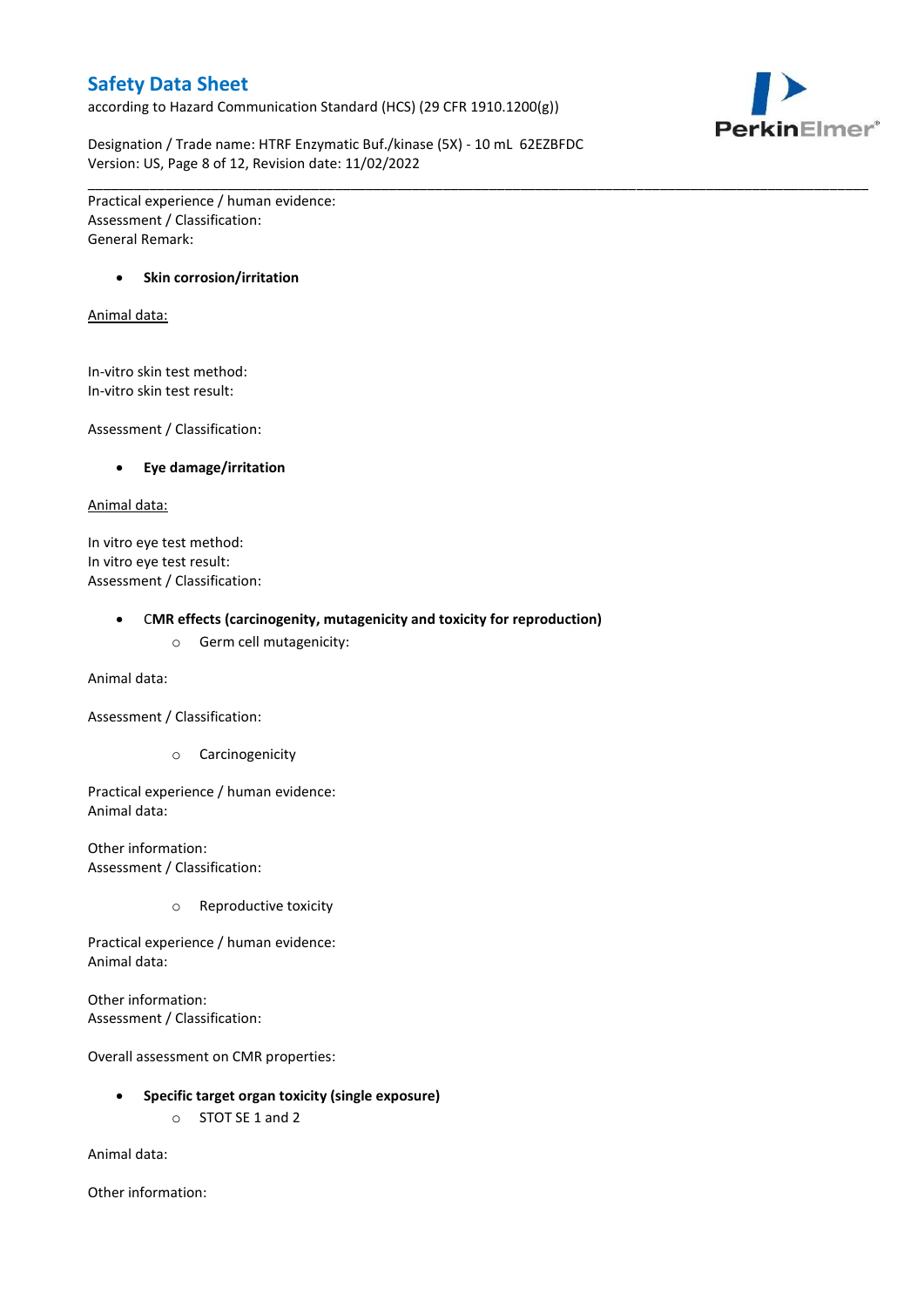according to Hazard Communication Standard (HCS) (29 CFR 1910.1200(g))



Designation / Trade name: HTRF Enzymatic Buf./kinase (5X) - 10 mL 62EZBFDC Version: US, Page 9 of 12, Revision date: 11/02/2022

o STOT SE 3

Practical experience / human evidence:

Other information: Assessment / Classification:

## **Specific target organ toxicity (repeated exposure)**

Practical experience / human evidence: Animal data:

Assessment / Classification: Other information

**Aspiration hazard**

Practical experience / human evidence: Experimental data: viscosity data: see SECTION 9. Assessment / Classification: Remark:

11.1.1 Mixtures No toxicological information is available for the mixture itself

# **Section 12 : Ecological information**

In case that test data regarding one endpoint/differentiation exist for the mixture itself, the classification is carried out according to the substance criteria (excluding biodegradation and bioaccumulation). If no test data exist, the criteria for mixture classification has to be used (calculation method) in this case the toxicological data of the ingredients are shown.

\_\_\_\_\_\_\_\_\_\_\_\_\_\_\_\_\_\_\_\_\_\_\_\_\_\_\_\_\_\_\_\_\_\_\_\_\_\_\_\_\_\_\_\_\_\_\_\_\_\_\_\_\_\_\_\_\_\_\_\_\_\_\_\_\_\_\_\_\_\_\_\_\_\_\_\_\_\_\_\_\_\_\_\_\_\_\_\_\_\_\_\_\_\_\_\_\_\_\_\_\_

## *12.1 Aquatic toxicity:*

Acute (short-term) fish toxicity

Chronic (long-term) fish toxicity

Acute (short-term) toxicity to crustacea

Chronic (long-term) toxicity to crustacea

Acute (short-term) toxicity to algae and cyanobacteria

Toxicity to microorganisms and other aquatic plants / organisms

Assessment / Classification:

*12.2 Persistence and degradability* Biodegradation:

Abiotic Degradation: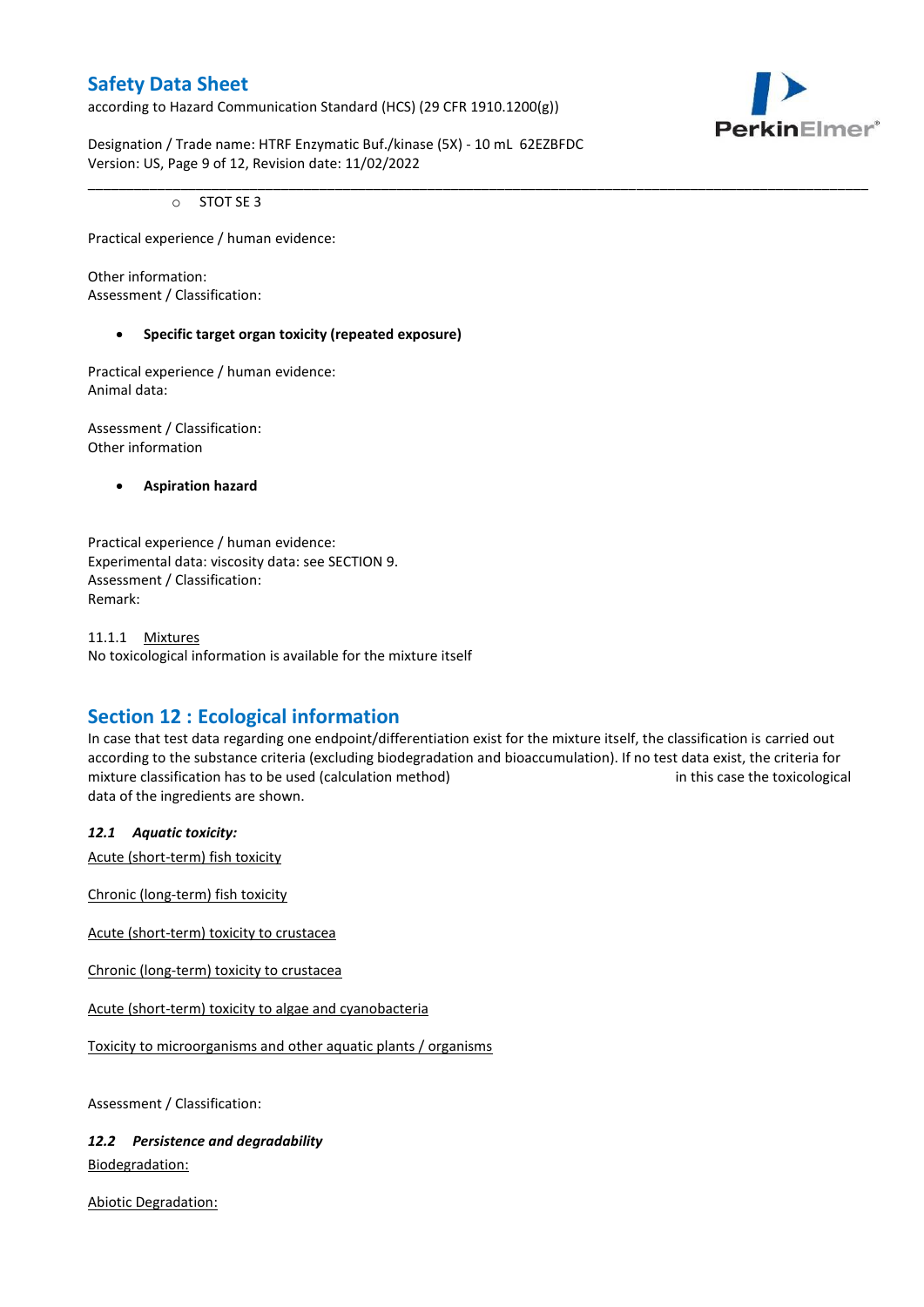according to Hazard Communication Standard (HCS) (29 CFR 1910.1200(g))



Designation / Trade name: HTRF Enzymatic Buf./kinase (5X) - 10 mL 62EZBFDC Version: US, Page 10 of 12, Revision date: 11/02/2022

Assessment / Classification:

#### *12.3 Bioaccumulative potential*

Bioconcentration factor (BCF):

*12.4 Mobility in soil*

*12.5 Results of PBT and vPvB assessment*

#### *12.6 Other adverse effects:*

Additional ecotoxicological information:

# **Section 13 : Disposal considerations**

## *13.1 Waste treatment methods*

Waste treatment options: Dispose of waste according to applicable legislation. ;

Other disposal recommendations: Additional information:

# **Section 14 : Transport information**

#### ADR/RID/AND/IMDG/IATA

| UN No.                     |  |
|----------------------------|--|
| UN Proper shipping name    |  |
| Transport hazard class(es) |  |
| Hazard label(s)            |  |
| Packing group              |  |

\_\_\_\_\_\_\_\_\_\_\_\_\_\_\_\_\_\_\_\_\_\_\_\_\_\_\_\_\_\_\_\_\_\_\_\_\_\_\_\_\_\_\_\_\_\_\_\_\_\_\_\_\_\_\_\_\_\_\_\_\_\_\_\_\_\_\_\_\_\_\_\_\_\_\_\_\_\_\_\_\_\_\_\_\_\_\_\_\_\_\_\_\_\_\_\_\_\_\_\_\_

#### *Transport in bulk according to Annex II of MARPOL 73/78 and the IBC Code*

| Special Provisions for ADR/RID:                                      |  |
|----------------------------------------------------------------------|--|
| Excepted Quantities for ADR/RID:                                     |  |
|                                                                      |  |
|                                                                      |  |
| Portable tanks and bulk containers Instructions:                     |  |
| Portable tanks and bulk containers Special Provisions:               |  |
| ADR Tank special provisions:                                         |  |
| Special provisions for carriage Packages:                            |  |
|                                                                      |  |
| Special provisions for carriage for loading, unloading and handling: |  |
|                                                                      |  |
| Transport category (Tunnel restriction code):                        |  |
|                                                                      |  |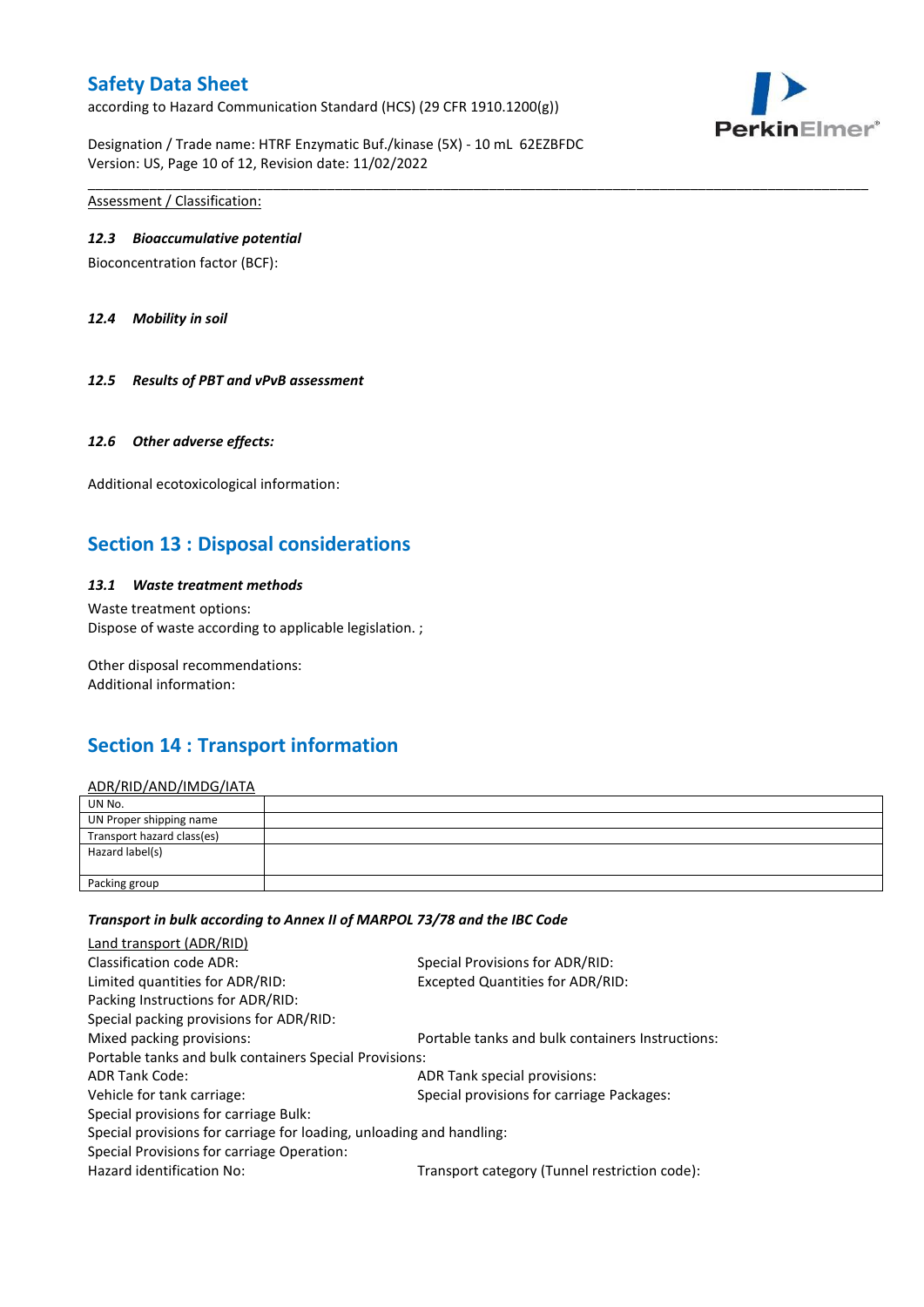according to Hazard Communication Standard (HCS) (29 CFR 1910.1200(g))



Designation / Trade name: HTRF Enzymatic Buf./kinase (5X) - 10 mL 62EZBFDC Version: US, Page 11 of 12, Revision date: 11/02/2022

Sea transport (IMDG) Marine Pollutant: Subsidiary risk(s) for IMDG: Packing provisions for IMDG: Limited quantities for IMDG: Packing instructions for IMDG: IBC Instructions: IBC Provisions: IMO tank instructions: UN tank instructions: Tanks and bulk Provisions: Properties and observations:

EmS : Stowage and segregation for IMDG:

\_\_\_\_\_\_\_\_\_\_\_\_\_\_\_\_\_\_\_\_\_\_\_\_\_\_\_\_\_\_\_\_\_\_\_\_\_\_\_\_\_\_\_\_\_\_\_\_\_\_\_\_\_\_\_\_\_\_\_\_\_\_\_\_\_\_\_\_\_\_\_\_\_\_\_\_\_\_\_\_\_\_\_\_\_\_\_\_\_\_\_\_\_\_\_\_\_\_\_\_\_

# Inland waterway transport (ADN)

Remark:

Classification Code ADN: Special Provisions ADN: Limited quantities ADN: Excepted quantities ADN: Carriage permitted: Carriage permitted: Provisions concerning loading and unloading: Provisions concerning carriage: Number of blue cones/lights:

Air transport (ICAO-TI / IATA-DGR) Subsidiary risk for IATA: Excepted quantity for IATA: Passenger and Cargo Aircraft Limited Quantities Packing Instructions: Passenger and Cargo Aircraft Limited Quantities Maximal Net Quantity : Passenger and Cargo Aircraft Packaging Instructions : Passenger and Cargo Aircraft Maximal Net Quantity : Cargo Aircraft only Packaging Instructions : Cargo Aircraft only Maximal Net Quantity : ERG code: Special Provisions for IATA:

# **Section 15 : Regulatory information**

## *15.1 Safety, health and environmental regulations/legislation specific for the substance or mixture*

## *15.2 Chemical Safety Assessment:*

For the following substances of this mixture a chemical safety assessment has been carried out :

# **Section 16 : Other information**

#### *16.1 Indication of changes*

Date of the previous version:15/11/2021 Modifications:

- *16.2 Abbreviations and acronyms:*
- *16.3 Key literature references and sources for data*
- *16.4 Classification for mixtures and used evaluation method according to Hazard Communication Standard (HCS) (29 CFR 1910.1200(g):*

See SECTION 2.1 (classification).

*16.5 Relevant R-, H- and EUH-phrases (number and full text):*